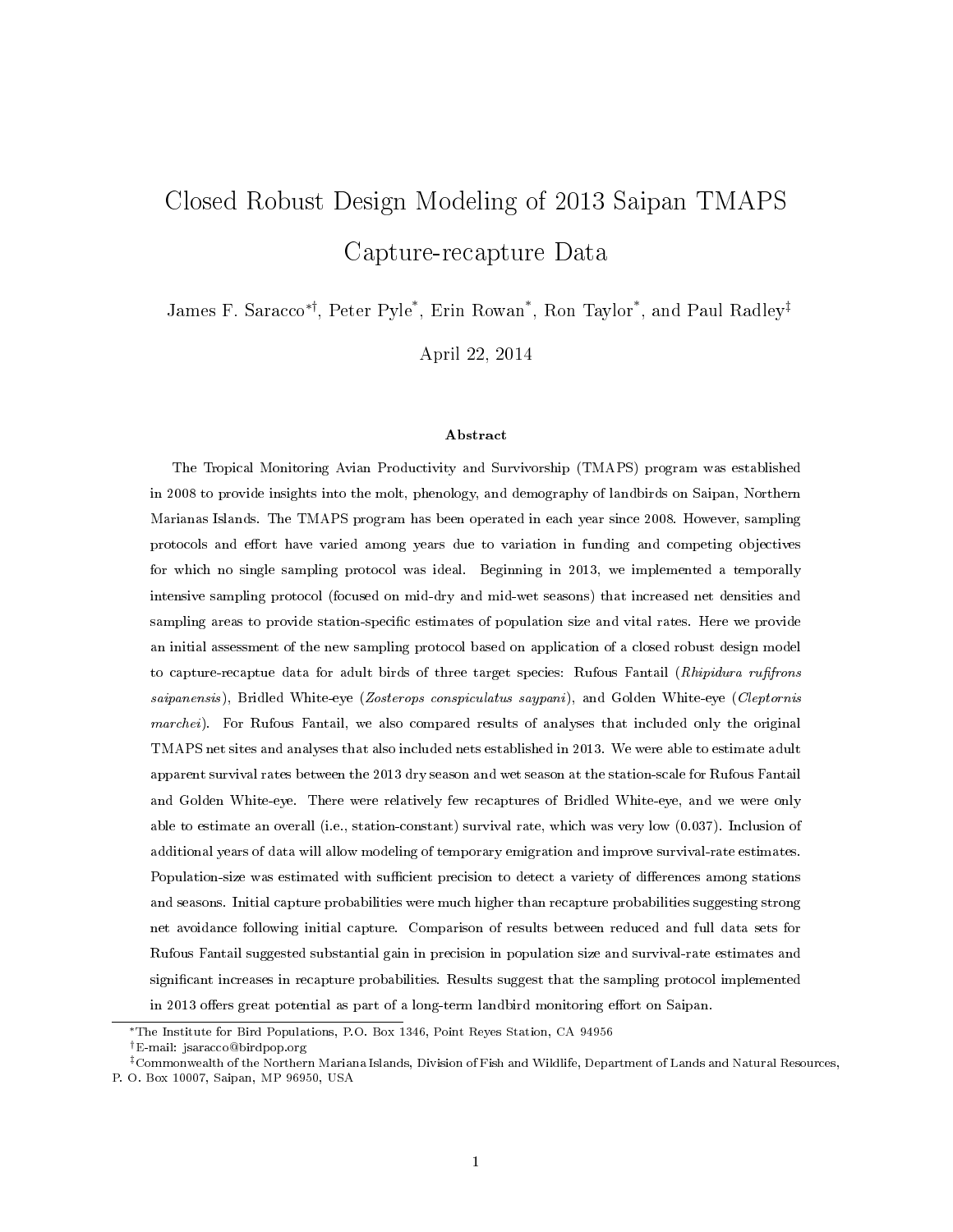## Introduction

Application of standardized constant-effort mist netting and modern capture-recapture analytical techniques is an effective means of monitoring demographic rates of many landbird species (Robinson et al. 2009). Such an effort was initiated in North America by The Institute for Bird Populations (IBP) in 1989 with the establishment of the Monitoring Avian Productivity and Survivorship (MAPS) program (Desante et al. 1995; DeSante et al. 2004). The MAPS program is a cooperative network of over  $1,000$  constant-effort mist-netting stations operated across North America that has provided demographic data for > 180 landbird species (DeSante and Kaschube 2009). Similar programs in Europe are central components of national and international bird-monitoring efforts (e.g., Peach et al. 2004). The MAPS program was endorsed in 1991 by the Monitoring Working Group of Partners in Flight (PIF) and the USDI Bird Banding Laboratory, and has attracted participation from many U.S. agencies, including the National Park Service, Department of Defense, Texas Army National Guard, USDA Forest Service, and Fish and Wildlife Service, as well as hundreds of independent banding-station operators.

IBP, in collaboration with the Division of Fish and Wildlife of the Commonwealth of the Northern Mariana Islands, established and operated the first six "Tropical MAPS" (TMAPS) stations on the island of Saipan in 2008, and these stations have been operated in each year since that time. The overall goal of this effort is to provide baseline data on trends, vital rates, and habitat associations for populations of up to nine bird species indigenous to Saipan to inform conservation strategies for this insular avifauna. Long-term goals of the TMAPS program on Saipan include: (1) providing annual indices of adult population size and post-fledging productivity (from constant-effort capture data); (2) providing annual estimates of adult population size, survival rates, proportions of residents, and recruitment into the population (from capture-recapture data); (3) relating avian demographic data to weather and habitat; (4) identifying population trends and proximate and ultimate causes of population change; and (5) applying these data to inform management.

In addition to the long-term goals, an initial aim of the TMAPS program was to gather basic information on the timing and extent of breeding and molt, and to better understand how these processes relate to abiotic drivers (rainfall, plant productivity). Due to competing goals, as well as annual variation in funding, the length of the field season during the initial 5 years of the TMAPS program was variable. We operated stations across what was thought to be the the primary breeding season for most species (Apr-Jul), but we also extended the field season into additional months of the year whenever funding allowed, and we were able to complete sampling that extended across a full year between Mar 2011 and Mar 2012. Sampling frequency largely followed the standard MAPS protocol of one day of mist-netting per 10-d period; however, we moved to a monthly 3-d 'pulse' protocol between Jul 2011 and Mar 2012 (to conform to a design more readily analyzed with modern capture-recapture methods). These extenstive sampling efforts have yielded important insights into spatial and temporal variation in breeding (Saracco et al. 2014) and into the timing and extent of molt (Junda et al. 2012; Radley et al. 2011). But extended annual sampling or year-round banding is expensive, and avoidance of nets over time by birds may result in relatively inefficient demographic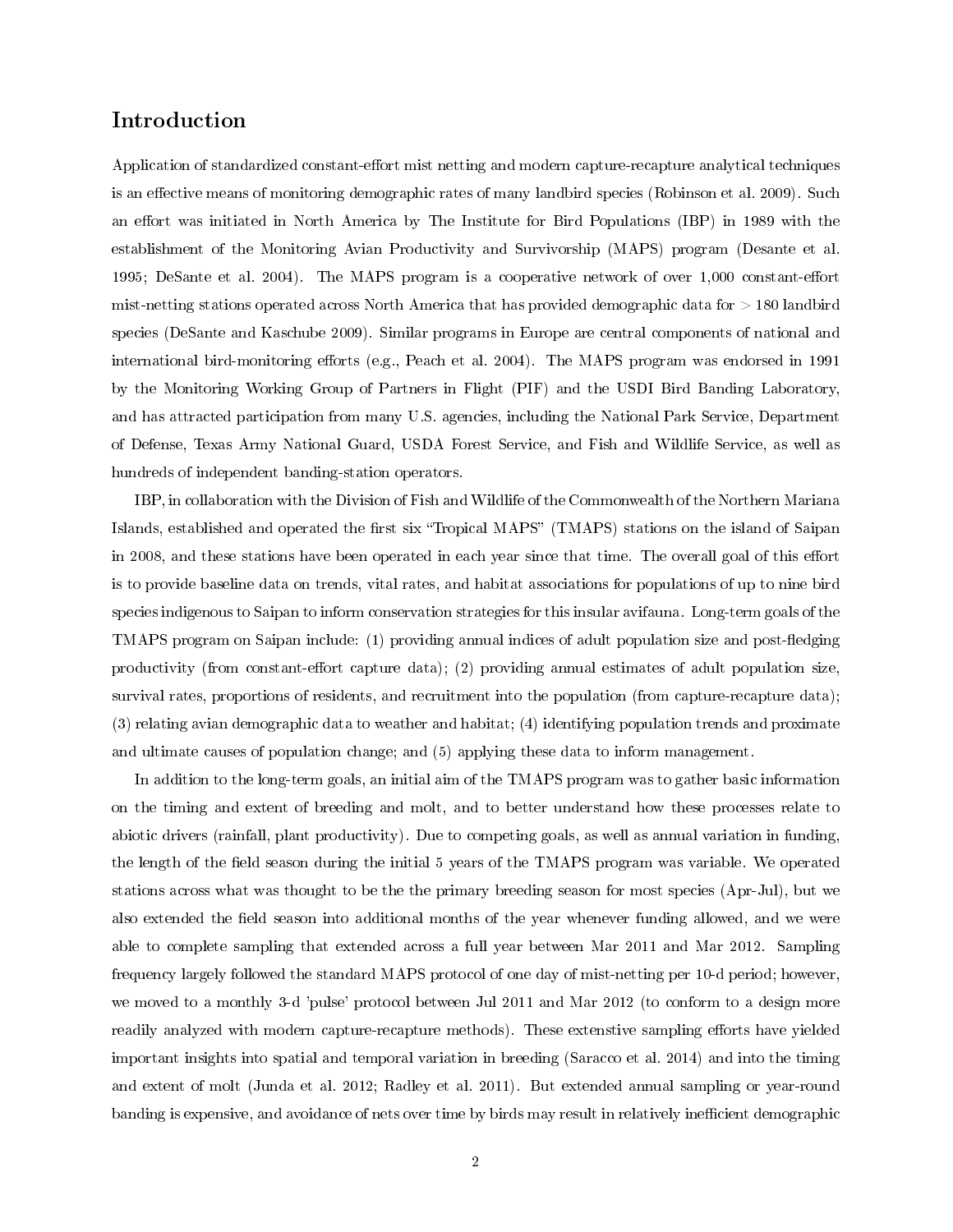monitoring compared to more intensive sampling designs (Ruiz-Gutiérrez et al. 2012). In addition, numbers of captures and recaptures at a typical MAPS station (10 nets distributed over approximately 8 ha) are usually too few to allow application of capture-recapture models that require large samples to provide inferences about demographic parameters at the station-scale. For these reasons, we restructured the Saipan TMAPS sampling in 2013 to conform to a closed robust design model (Kendall et al. 1997; Kendall 1999), whereby two pulses (one in the mid-dry season, one in the mid-wet season) of mist netting are to be completed each year at original station net sites and at an additional array of net sites established at each station (increasing station boundaries in most cases).

Here we present results of analyses of the 2013 data set to provide station-specific estimates of adult population size during dry and wet seasons and estimates of adult survival between these two seasons for three target species: Rufous Fantail (Rhipidura rufifrons saipanensis), Bridled White-eye (Zosterops conspiculatus saypani), and Golden White-eye (Cleptornis marchei). For the most commonly captured species, Rufous Fantail, we also compared results of analyses that include only the original net sites and analyses that also included the net array established in 2013 to provide an initial indication of how inferences were affected by the extra effort and whether the level of effort expended in 2013 is justifiable as part of the longer-term TMAPS monitoring program.

## Methods

### Study Areas and Field Methods

Six study areas (TMAPS stations) were established across the island of Saipan in land cover types typical of Saipan and neighboring islands Tinian and Rota (see Saracco et al. 2014 for detail). Ten nets were established at each station across an area of approximately 8 ha (Desante et al. 2014), and these nets were operated annually with various levels of effort since 2008. In 2013, we sampled birds at the original 10 nets established at each TMAPS station plus up to two additional nets within this netting area (hereafter, net array A), as well as at an additional 10-12 nets (net array B) that we established at each station to enhance sample sizes and provide improved station-scale inferences about demographic rates. In all cases except at the Sabana Talofofo (SATA) station (where room for station expansion was most limited), the additional net array increased the overall sampling area of each station.

Sampling at each station was conducted within two 'pulses' of mist netting centered on the mid-dry season (April) and mid-wet season (Oct). For each net array and pulse, we conducted three consecutive days of mist-netting. We netted birds at only a single net array on each sampling day, and sampling was structured such that we cycled through net array A at each site before cycling through net array B. This design resulted in both net arrays at each station and pulse being sampled within a period of approximately 1 month, with samples across all stations for a given pulse spanneing a period of approximately 1.6 months (dry season pulse from 21 Mar-7 May; wet season pulse from 20 Sep-10 Nov). Mist-netting effort data (i.e.,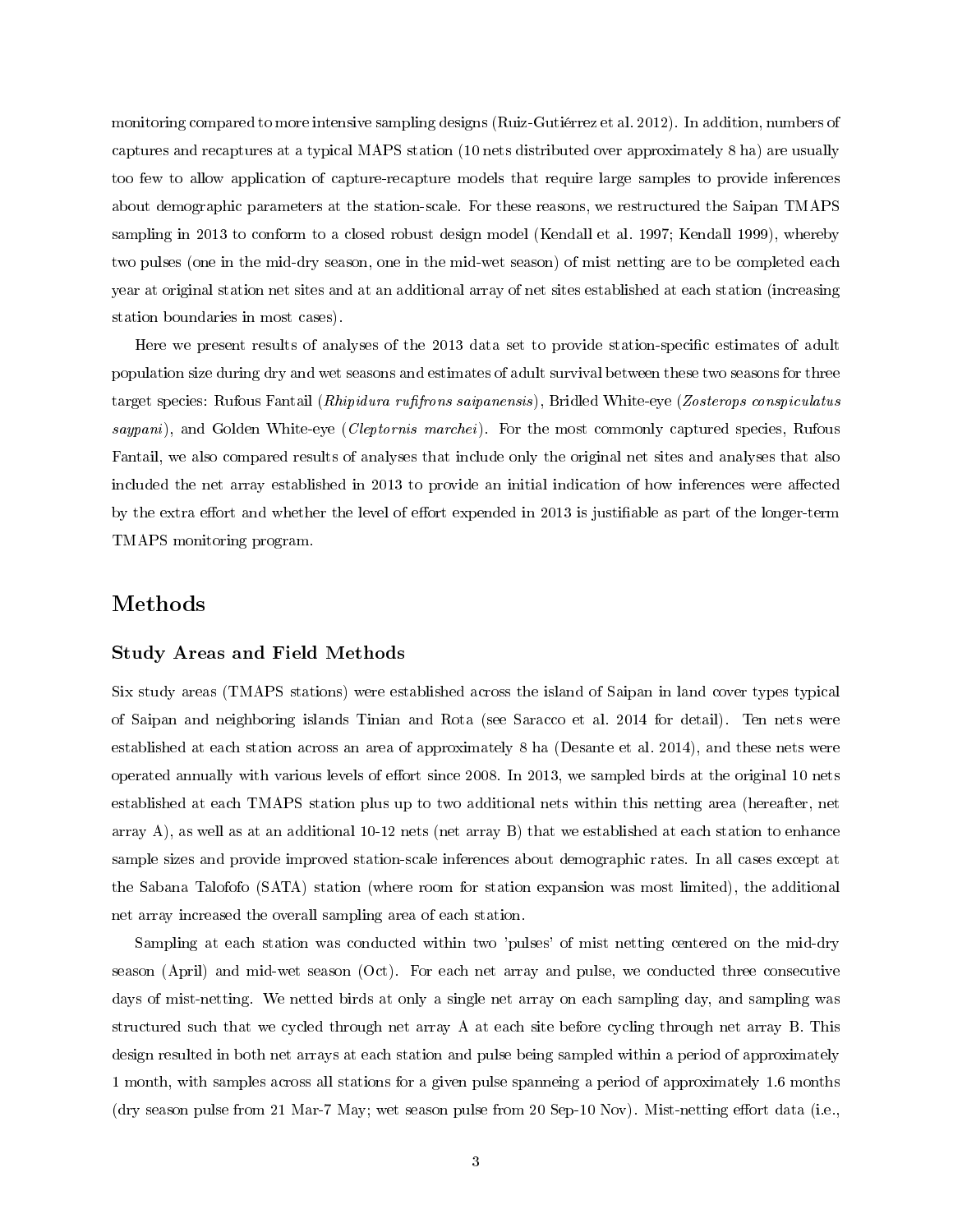|                           |             |                        |       | Dry season (Mar-May) |       |       | Wet season (Sep-Nov) |       |  |
|---------------------------|-------------|------------------------|-------|----------------------|-------|-------|----------------------|-------|--|
| Station                   | Code        | Net array              | 1     | $\overline{2}$       | 3     |       | $\overline{2}$       | 3     |  |
| Bird Island Conserv. Area | <b>BICA</b> | A                      | 59.33 | 72.00                | 56.00 | 53.33 | 54.67                | 71.33 |  |
|                           |             | $\bf{B}$               | 68.00 | 68.67                | 62.00 | 62.67 | 71.33                | 72.00 |  |
| Kingfisher                | KIFI        | А                      | 60.00 | 56.67                | 52.67 | 30.83 | 58.67                | 58.00 |  |
|                           |             | B                      | 58.67 | 60.00                | 60.00 | 56.67 | 53.33                | 19.17 |  |
| Laderan Tangke            | LATA        | $\boldsymbol{A}$       | 70.67 | 72.00                | 72.00 | 64.67 | 70.00                | 46.67 |  |
|                           |             | B                      | 60.00 | 70.67                | 70.67 | 68.00 | 48.00                | 71.33 |  |
| Mount Tapochau            | <b>MTAP</b> | $\boldsymbol{\Lambda}$ | 52.00 | 60.00                | 60.00 | 58.00 | 60.00                | 59.33 |  |
|                           |             | B                      | 60.00 | 60.00                | 60.00 | 57.33 | 24.67                | 58.00 |  |
| Obyan                     | OBYA        | $\boldsymbol{A}$       | 64.00 | 64.00                | 64.00 | 64.00 | 70.67                | 45.67 |  |
|                           |             | $\bf{B}$               | 56.00 | 40.00                | 48.00 | 47.33 | 62.00                | 63.33 |  |
| Sabana Talofofo           | SATA        | $\mathbf{A}$           | 60.00 | 58.00                | 60.00 | 56.67 | 47.83                | 58.67 |  |
|                           |             | B                      | 60.00 | 60.00                | 60.00 | 54 33 | 60.00                | 60.00 |  |

Table 1: Sampling effort at each of the six Tropical Monitoring Avian Productivity and Survivorship (TMAPS) stations on Saipan during 2013. Three days of mist-netting were completed for each station, net array, and season.

the number and timing of net-hours on each day of operation) were collected in a standardized manner by recording opening and closing times (to the nearest 10 min) for nets, as well as the time at which each net check commenced. We aimed to operate nets for six morning hours per day beginning 15 minutes after sunrise (on or near 05:30 AST). Inclement weather (mostly high sun and wind exposure) and high capture rates at some sites, however, resulted in variable effort among stations. A summary of mist-netting effort for each station, net array and pulse is presented in Table 1.

With few exceptions, all birds captured in mist nets were identified to species, age (young  $=$  'hatching year'; adult = 'after hatching year'), and sex (based on Pyle et al. 2008; Radley et al. 2011) and banded with United States Geological Survey Biological Resources Division numbered aluminum leg bands if not already so marked. Band numbers of all recaptures were carefully recorded. We also collected ancillary data on skull pneumaticization, breeding condition, molt, wing length, and subcutaneous fat deposition (Desante et al. 2014).

## Statistical Analysis

We applied closed robust design models (Kendall et al. 1997; Kendall 1999) to the 2013 TMAPS capturerecapture data for adult birds (i.e., birds aged "After-hatching-year" or older). The robust design consists of two levels of sampling: primary samples (here represented as the dry season and wet season samples) and secondary samples (individual sampling days for a station within each season). The model assumes pop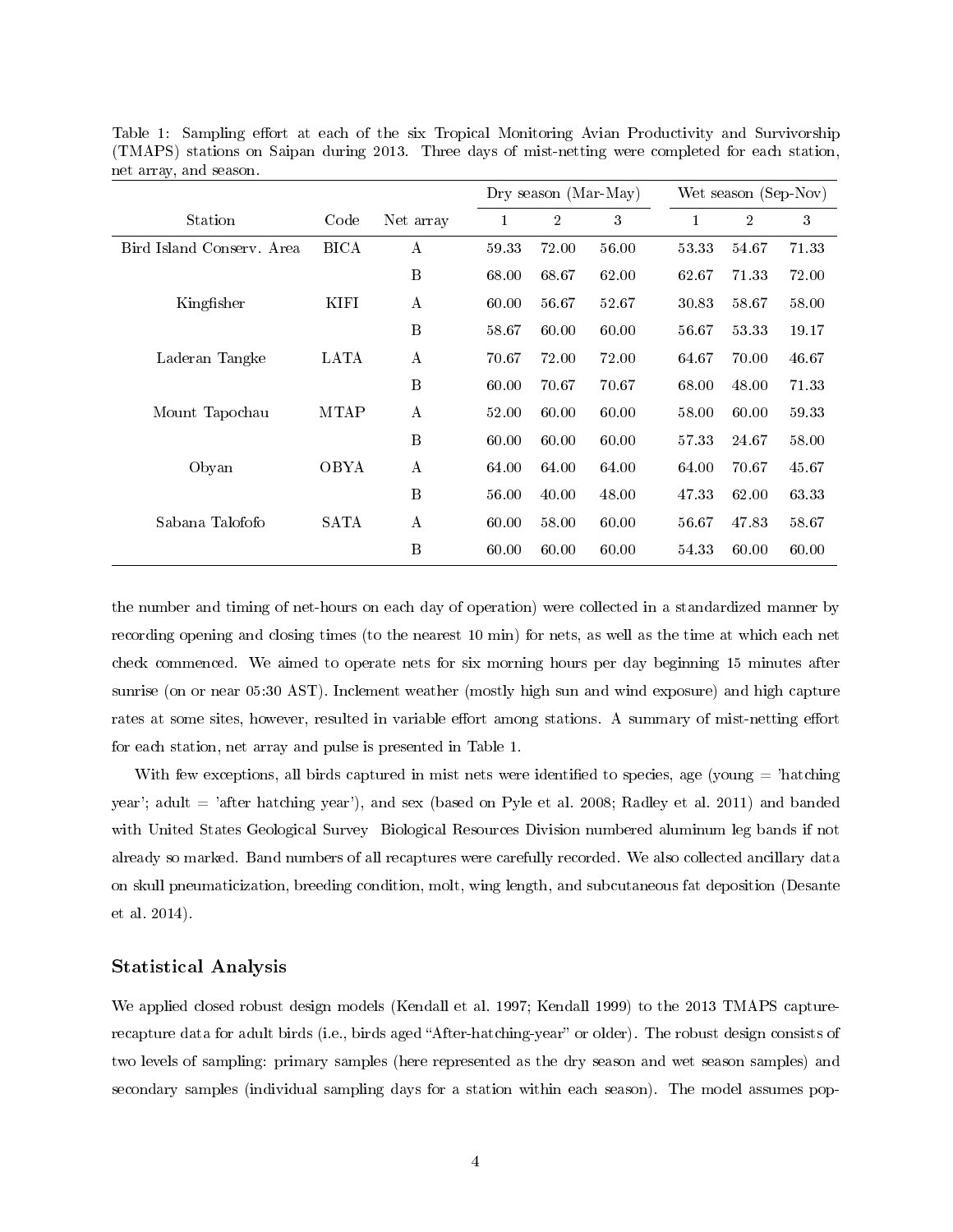ulation closure within primary samples and an open population between primary samples. We used these models to estimate adult population size at stations during the 2013 dry and wet seasons and adult apparent survival rates between these seasons. We also provide estimates of time-constant capture and recapture probabilities. It should be noted with just two pulses of data, we were unable to impose complex model structure on survival (e.g., time-since marking models to provide estimates of 'resident' survival; Pradel et al. 1997). In addition, we were not able to model temporary emigration parameters (a minimum of three pulses is needed). As additional years of data are accumulated, we will be able to model temporary emigration and add model complexity that should better reflect patterns of movement and demography in these populations.

For Rufous Fantail and Golden White-eye, we ran models in program MARK (White and Burnham 1999) that allowed adult population size  $(N)$  to vary by station and year, adult apparent survival  $(S)$  to vary as a function of station, and capture probability to vary between initial capture  $(p)$  and subsequent capture  $(c)$ . We allowed capture probability to vary between initial and subsequent capture to reflect the hypothesis that birds become 'trap-shy' after initial capture (i.e., the  $M_b$  model of Otis et al. 1978; White 2008). We set the temporary emigration parameter  $\gamma''$  equal to zero to make the survival parameters identifiable. As noted above, we will begin to be able to model temporary emigration once an additional pulse of data has been added to the data set. We also considered parameterizations for Rufous Fantail and Golden White-eye that modeled  $S$  as constant across stations, and we assessed support for these models compared to the staion-specific  $S$ models based on Aikaike's information criterion adjusted for small samples  $(AIC_c;$  Burnham and Anderson 2002) For Bridled White-eye, data were too sparse to estimate station-specific survival. For this species, we only report results from a model with S held constant across stations. For Rufous Fantail, we also ran models based on captures and recaptures from only the 10 nets represented by net array A.

## Results

For Rufous Fantail and Golden White-eye, the two species with sufficient data for modeling station-specific survival, statistical support for the station-specific survival model was similar to support for the model with survival held constant. In both cases, the constant-survival model had the lowest  $AIC_{c}$  with the stationspecific model within 2  $AIC_c$  points ( $\Delta AIC_c = 0.39$  for Rufous Fantail and $\Delta AIC_c = 1.10$  for Golden White-eye). Between-season adult apparent survival estimates for Rufous Fantail from the station-specific survival model ranged from 0.148 ( $SE = 0.080$ ; 95% CI: 0.047-0.376) at the MTAP station to 0.498 ( $SE =$  $0.102$ ;  $95\%$  CI:  $0.309$ -0.688) at the OBYA station. For Golden White-eye, sufficient data were available to provide station-scale estimates of survival at just 3 of the 6 stations, BICA, LATA, and MTAP. Survival estimates at these stations were similarly low at LATA  $(\hat{S} = 0.228; SE = 0.068; 95\% \text{CI} : 0.122 - 0.386)$ and MTAP ( $\hat{S} = 0.217$ ;  $SE = 0.141$ ;  $95\%$ CI :  $0.052 - 0.585$ ) and slightly higher at BICA ( $\hat{S} = 0.292$ ;  $SE =$ 0.081; 95%CI : 0.161 − 0.470). The constant adult apparent survival estimate for Bridled White-eye was extremely low  $(\hat{S} = 0.037; SE = 0.027; 95\% \text{CI} : 0.009 - 0.143)$ .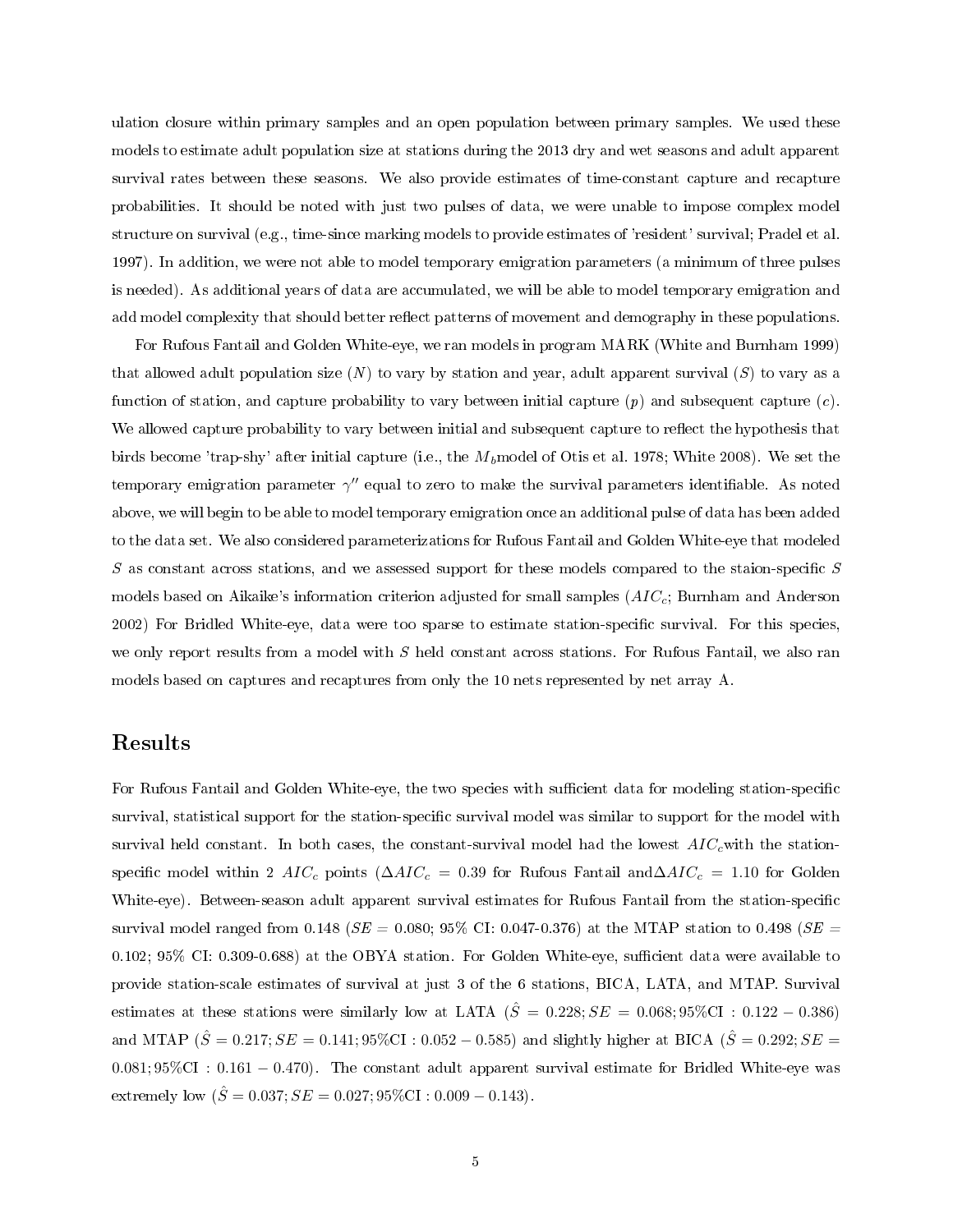Station-scale adult population size  $(N)$  was estimated with sufficient precision to detect a variety of significant differences among stations and seasons (Fig. 1). Although each species showed a somewhat unique spatial pattern of relative abundance, the BICA station tended to have the greatest abundance of all three species. Abundances of all three species tended to decline between the 2013 dry and wet seasons.

For the Rufous Fantail data set that included only net array A, the model that allowed survival to vary by station received no support compared to a station-constant survival model $\Delta AIC_c =$ 10.91;  $AIC_c$  model weight = 0.00). Station-specific estimates of adult apparent survival were (with the exception of MTAP) somewhat lower for the reduced (net array A) data set compared to the full data set, and data were insufficient to estimate survival with the reduced data set for the SATA station (Table 2). In addition, precision of survival estimates was substantially lower for the reduced data set compared to the full data set. The mean CV of survival rate estimates for the five stations where survival could be estimated averaged 51% for the reduced data set compared to 28% for the full data set. Initial capture probability estimates  $(p)$  were very similar for the two data sets (although slightly higher for the



Figure 1: Estimates of station-scale adult population size  $(\pm 95\%$  confidence limits) during the 2013 dry and wet seasons at the six Tropical Monitoring Avian Productivity and Survivorship (TMAPS) stations on Saipan, Northern Marianas Islands.

full data set; 0.43 v. 0.39); however, recapture probability was significantly higher for the full data set compared to the reduced data set (0.11 v. 0.05; Table 2). On average, Rufous Fantail population size estimates more than doubled with the full data set compared to the reduced data set (mean increase across stations and seasons of a  $2.3 \times$  over the reduced data set; Table 2), highlighting the increase in sampling area covered with the increased number of nets operated. Precision of population size estimates was also substantially improved for the full data set (average  $CV = 12\%)$  compared to the reduced data set (average  $CV = 21\%)$ .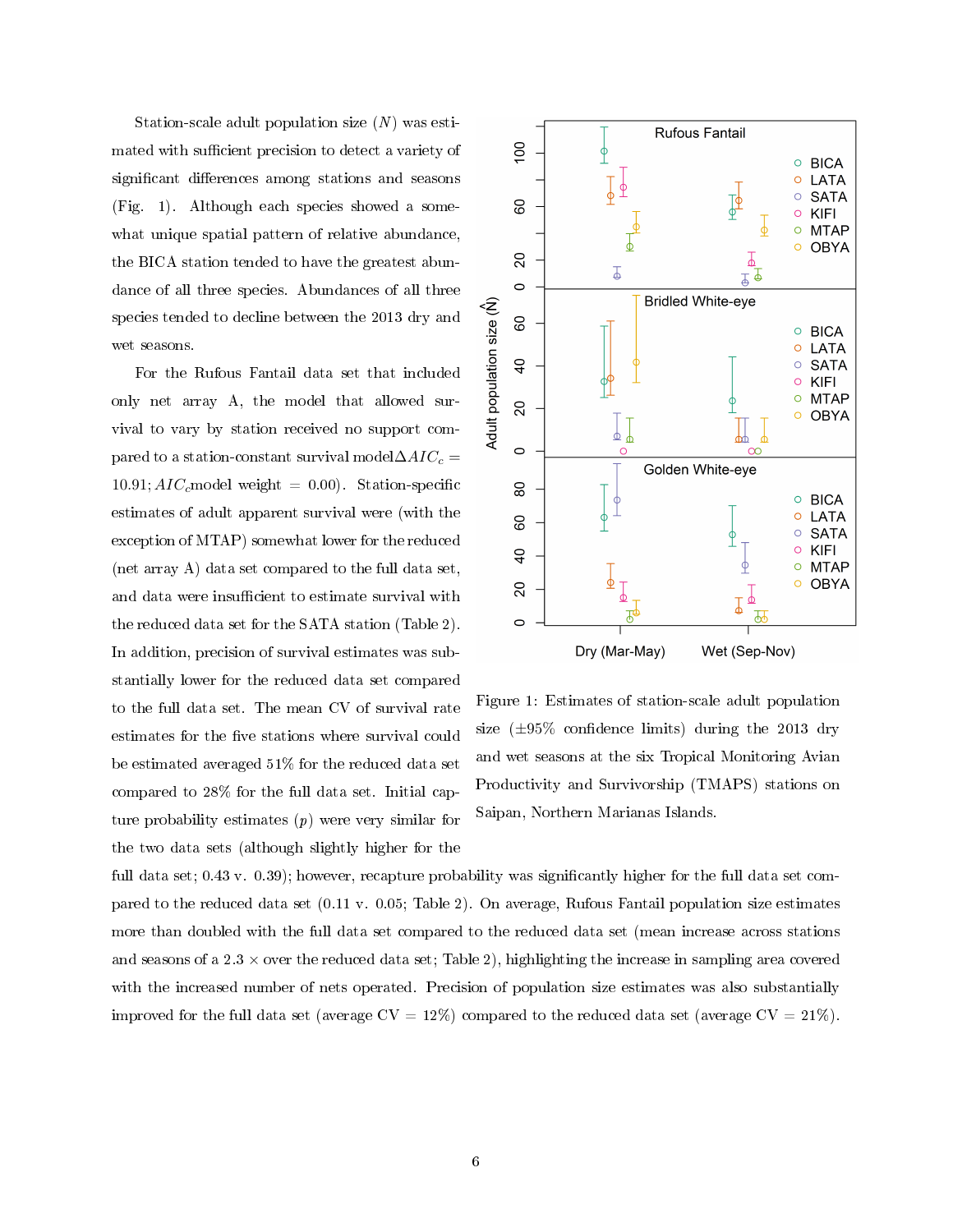|                                  | Full data set |          |           |           | Net array A only |      |              |              |
|----------------------------------|---------------|----------|-----------|-----------|------------------|------|--------------|--------------|
| Parameter                        | Estimate      | SE       | 95% lower | 95% upper | Estimate         | SE   | $95\%$ lower | $95\%$ upper |
| $S^{BICA}$                       | $0.31\,$      | 0.06     | $0.21\,$  | 0.44      | $0.20\,$         | 0.08 | 0.08         | 0.42         |
| $S^{LATA}$                       | 0.44          | 0.08     | 0.29      | 0.60      | 0.27             | 0.11 | 0.11         | 0.52         |
| $S^{SATA}$                       | 0.18          | 0.16     | 0.02      | 0.66      | 0.00             | 0.00 | 0.00         | 0.00         |
| $S^{KIFI}$                       | 0.26          | 0.07     | 0.15      | 0.41      | 0.22             | 0.09 | 0.09         | 0.44         |
| $S^{MTAP}$                       | 0.15          | 0.08     | 0.05      | 0.38      | 0.20             | 0.13 | 0.05         | $0.55\,$     |
| $S^{OBYA}$                       | 0.50          | $0.10\,$ | 0.31      | 0.69      | 0.17             | 0.11 | 0.04         | 0.50         |
| $\boldsymbol{p}$                 | 0.43          | 0.04     | 0.36      | 0.50      | 0.39             | 0.06 | 0.28         | 0.51         |
| $\mathcal{C}_{0}^{(n)}$          | 0.11          | 0.01     | 0.09      | 0.14      | 0.05             | 0.01 | 0.03         | 0.08         |
| $N_{dry}^{BICA}$                 | 101.53        | 6.61     | 92.40     | 119.51    | 40.90            | 4.93 | $35.22\,$    | $56.55\,$    |
| $N_{dry}^{LATA}$                 | 68.34         | 5.00     | 61.74     | 82.50     | 30.54            | 4.00 | 26.17        | 43 73        |
| $N_{dry}^{SATA}$                 | 8.08          | 1.47     | 7.14      | 15.02     | 2.01             | 0.94 | 2.00         | 6.13         |
| $N^{KIFI}_{A}$<br>$\frac{d}{dy}$ | 74.48         | $5.31\,$ | 67.41     | 89.36     | 38.31            | 4.70 | 32.96        | $53.35\,$    |
| $N_{dry}^{MTAP}$                 | 30.22         | 2.98     | 26.84     | 39.80     | 16.31            | 2.64 | 13.83        | 26.10        |
| $N_{dry}^{OBYA}$                 | 44.98         | 3.80     | 40.29     | 56.37     | 18.90            | 2.90 | 16.06        | 29.31        |
| $N_{wet}^{BICA}$                 | 56.04         | 4.38     | 50.43     | 68.76     | 24.07            | 3.40 | 20.54        | 35.72        |
| $N_{wet}^{LATA}$                 | 64.65         | 4.82     | 58.35     | 78.38     | 39.60            | 4.82 | 34.09        | 54.95        |
| $N_{wet}^{SATA}$                 | 3.13          | 0.96     | 3.00      | 9.62      | 2.01             | 0.94 | 2.00         | 6.13         |
| $N_{wet}^{KIFI}$                 | 17.93         | 2.22     | 15.78     | 25.95     | 9.83             | 1.96 | 8.33         | 18.14        |
| $N_{wet}^{MTAP}$                 | 6.84          | 1.35     | 6.09      | 13.72     | 4.63             | 1.33 | 4.05         | 12.06        |
| $N_{wet}^{OBYA}$                 | 42.52         | 3.67     | 38.04     | 53.61     | 11.12            | 2.10 | 9.42         | 19.72        |

Table 2: Comparison of parameter estimates from closed robust design models applied to the complete 2013 Rufous Fantail data set and a reduced data set comprised only of captures and recaptures from net array A (10 nets). Parameter superscripts represent station codes (see Table 1); subscripts represent primary samples (i.e., dry [Mar-May] or wet [Sep-Nov] season).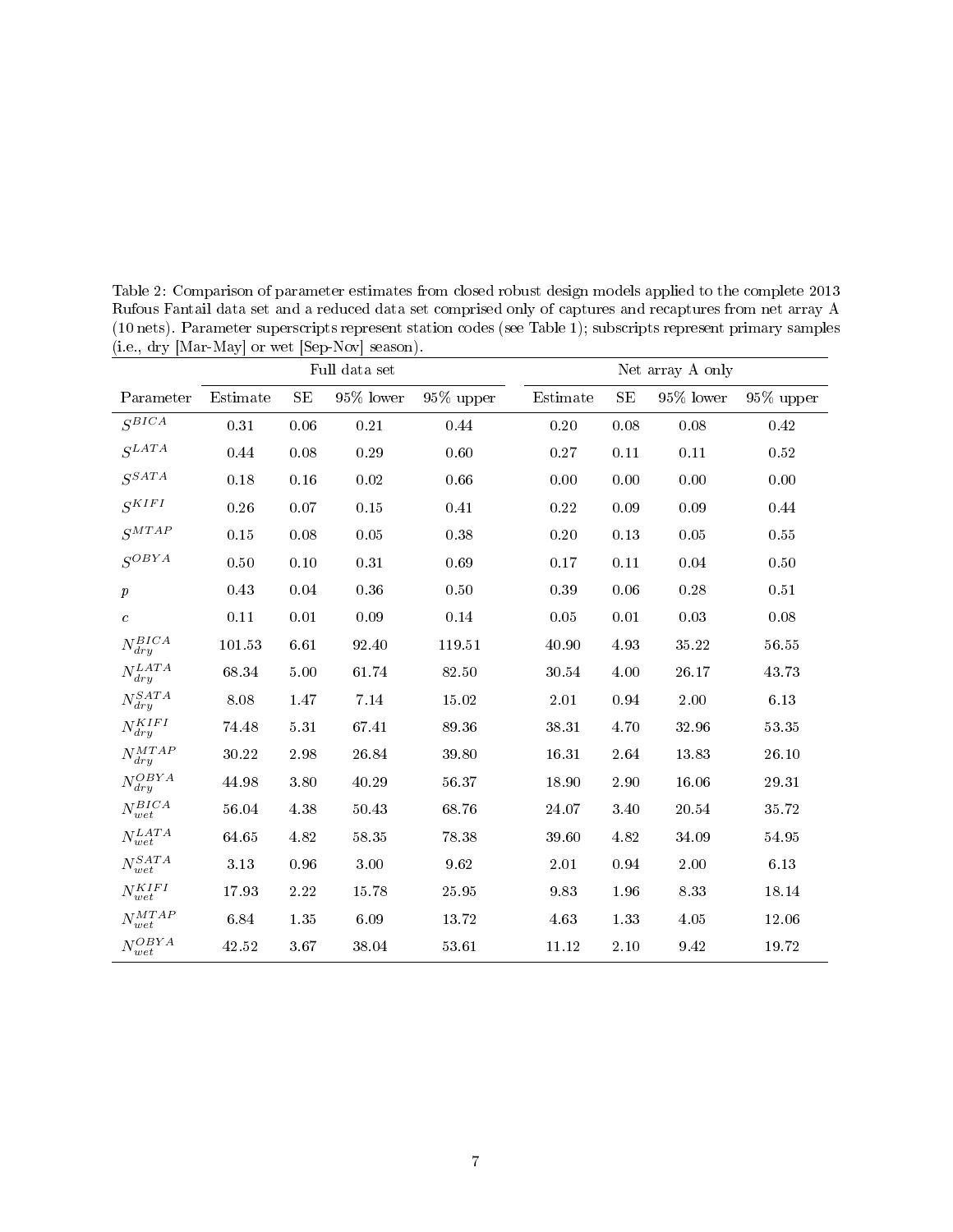# Discussion

TMAPS sampling protocols on Saipan during the 5-yr pilot program (2008-2012) aimed to address a broad range of goals, including providing basic understanding of the phenology and extent of breeding and molt and providing demographic data. As such, these protocols represented a compromise in approaches, none of which was ideally suited to addressing any particular goal. Although demographic analyses of the 5-yr data set have provided many important insights (Saracco et al. 2014), the mixture of sampling designs used prior to 2013 resulted in complicated analyses that were always well-matched to meeting demographic monitoring objectives. Revised protocols introduced in 2013 provide a bridge between the 2008-2012 monitoring program (via retention of original net sites) and long-term demographic monitoring protocols that are better matched to available analytical methods. Results presented here suggest great potential for the intensive sampling protocol adopted in 2013 to effectively monitor the population status and demographic rates of target landbird species on Saipan. Although we only consider adult birds here, the same basic methods could be applied to young birds to provide snapshots of age-specific abundances at two periods of the life cycle that, together, may accurately reflect annual productivity (Saracco et al.  $2014$ ).

Our capture-recapture analysis focused on estimating population size, N, adult apparent survival probability,  $\phi$ , and parameters representing the annual probability of initial capture, c, and recapture, p. Population size estimates for each target species were estimated with sufficient precision to detect a variety of differences among stations and pulses, which suggests the overall utility of our approach for monitoring the yearand season-specific status of populations on our study areas. Although stations differ to some extent with respect to sampling area and net density, the increase in net numbers should facilitate spatial modeling that would allow density estimation that would be directly comparable among stations (by scaling abundances to account for differences in areal coverage among stations; Royle et al. 2013).

Survival-rate estimates provided here represent a complex mixture of movement off of study areas (both temporary and permanent emigration) and true survival. As such, these estimates were biased low to some degree. Future analyses with additional pulses of data will offer flexibility in modeling temporary and permanent emigration and survival-rate estimation approximating true survival rates (Kendall et al. 1997; Kendall 1999). Irrespective of interpretation of survival estimates presented here, we found it promising that relatively precise station-specific estimates of survival could be obtained with just two primary sampling periods for two of the target species (all but Brideled White-eye, which had extremely low overall survival between pulses in 2013). We found that the probability of initial capture was much higher than the probability of subsequent recapture for all species, suggesting strong net avoidance by birds following initial capture. This situation might be ameliorated by avoiding the use of fixed net sites within pulses altogether (i.e., moving nets each day; Marques et al. 2013); however, such a protocol might prove logistically difficult to implement in practice.

Population size estimates for Rufous Fantail from the full data set were  $2.3 \times$  larger then estimates based on analysis of just the original net sites. For some stations (e.g., BICA), new net sites had little overlap with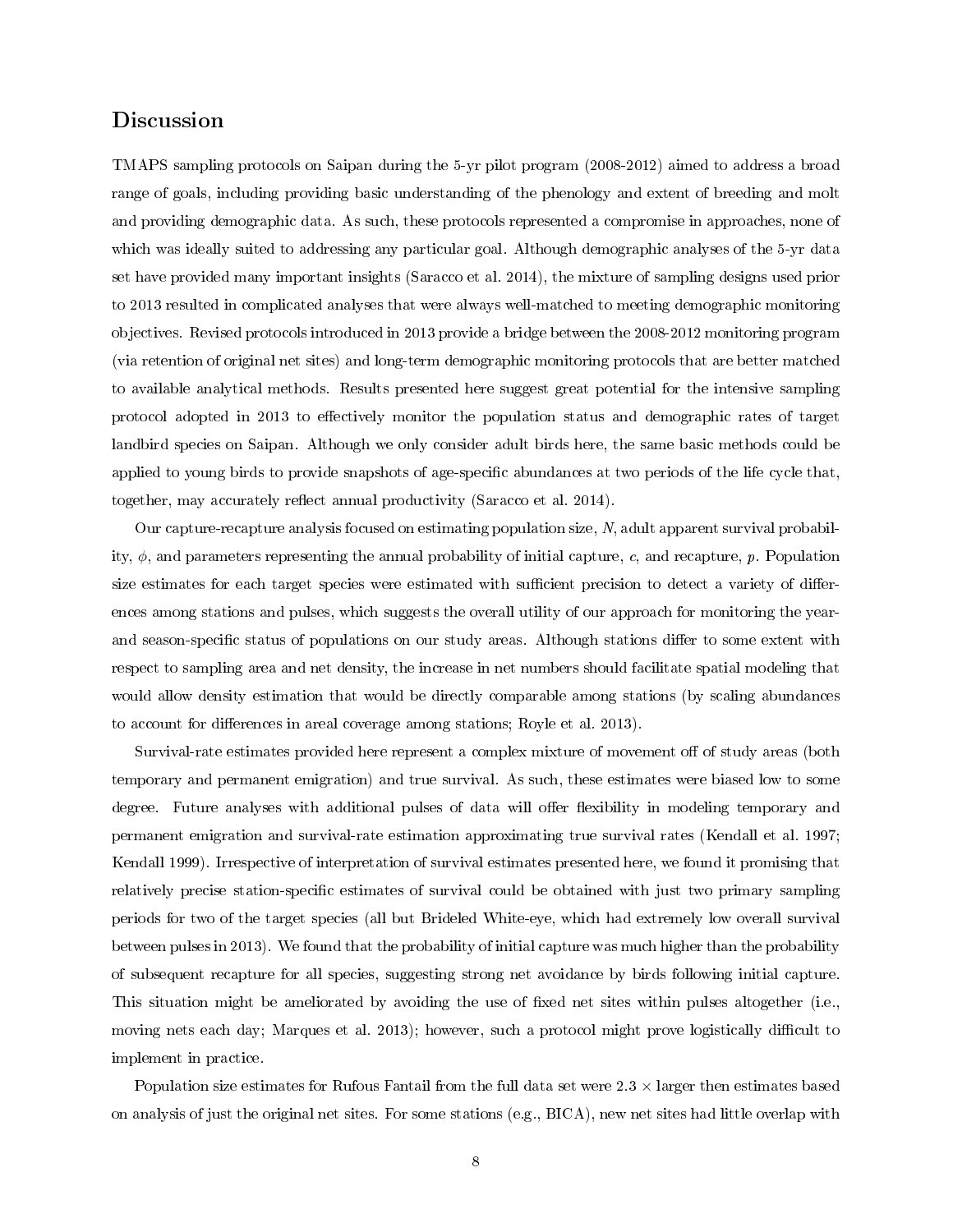the original sampling area, and so this magnitude of difference is not surprising, but in general there was some degree of overlap between the two net arrays (the extreme being at SATA, where the overall sampling area was essentially the same). Thus, the increase in population estimates also suggests that the increased net density provided by both net arrays sampled portions of the study area that were previously not sampled by the original net arrays. This too, might be expected, given typically high population densities of tropical island bird species (e.g., MacArthur et al. 1972) compared to temperate mainland forests, and original net densities based on MAPS protocols, which were designed for monitoring of temperate mainland bird populations (Desante et al. 2014). Nevertheless, these interpretations of differences in population estimates from the two data sets depend on the assumption that the population was closed over the approximately 1 month that it took to sample both net arrays at each station. Although we have not tested the validity of this assumption, we expect that local populations would be relatively stable during our sampling periods, which coincide with periods when the phenology of habitats is relatively stable (Saracco et al. 2014).

Comparison of survival-rate estimates for Rufous Fantail between the full and reduced data sets showed substantial increase in precision of estimates with the full data set. Although confidence intervals overlapped broadly for estimates from the two data sets, there was a tendency for estimates from the full data set to be higher, suggesting the potential importance of study area size in affecting apparent survival rates via temporary emigraion (which might be greater for a smaller study area due to larger area to edge ratio).

Initial capture probability estimates for Rufous Fantail were similar between the reduced and full data sets (althoguh slightly higher for the full data set); however, the recapture probability esimate (although small in both cases) was more than twice as high for the full data set compared to the reduced data set. This suggests that the two net arrays may each be sampling largely unique sets of individuals, yet given the overall large decline in capture probability following initial capture, the additional net array may still have a large impact on increasing recaptures.

Overall, we are pleased with the monitoring potential of the study design implemented at Saipan TMAPS stations in 2013. We look forward to future analyses that include additional years of monitoring, which will enable incorporation of greater biological realism into demographic inferences, as well as allow testing hypotheses related to when in the life cycle vital rates may limit populations (e.g., transition from wet-to-dry season v. transition from dry-to-wet season).

## Acknowledgements

We thank the U.S. Fish and Wildlife Service for funding the CNMI Division of Fish and Wildlife through State Wildlife and Pittman-Robertson Wildlife Restoration Grants. We thank Kate Howard ,Victor Koos, Jake Shorty, and Trischa Thorne for collecting the 2013 Saipan TMAPS data. This is contribution no. 479 of the Institute for Bird Populations.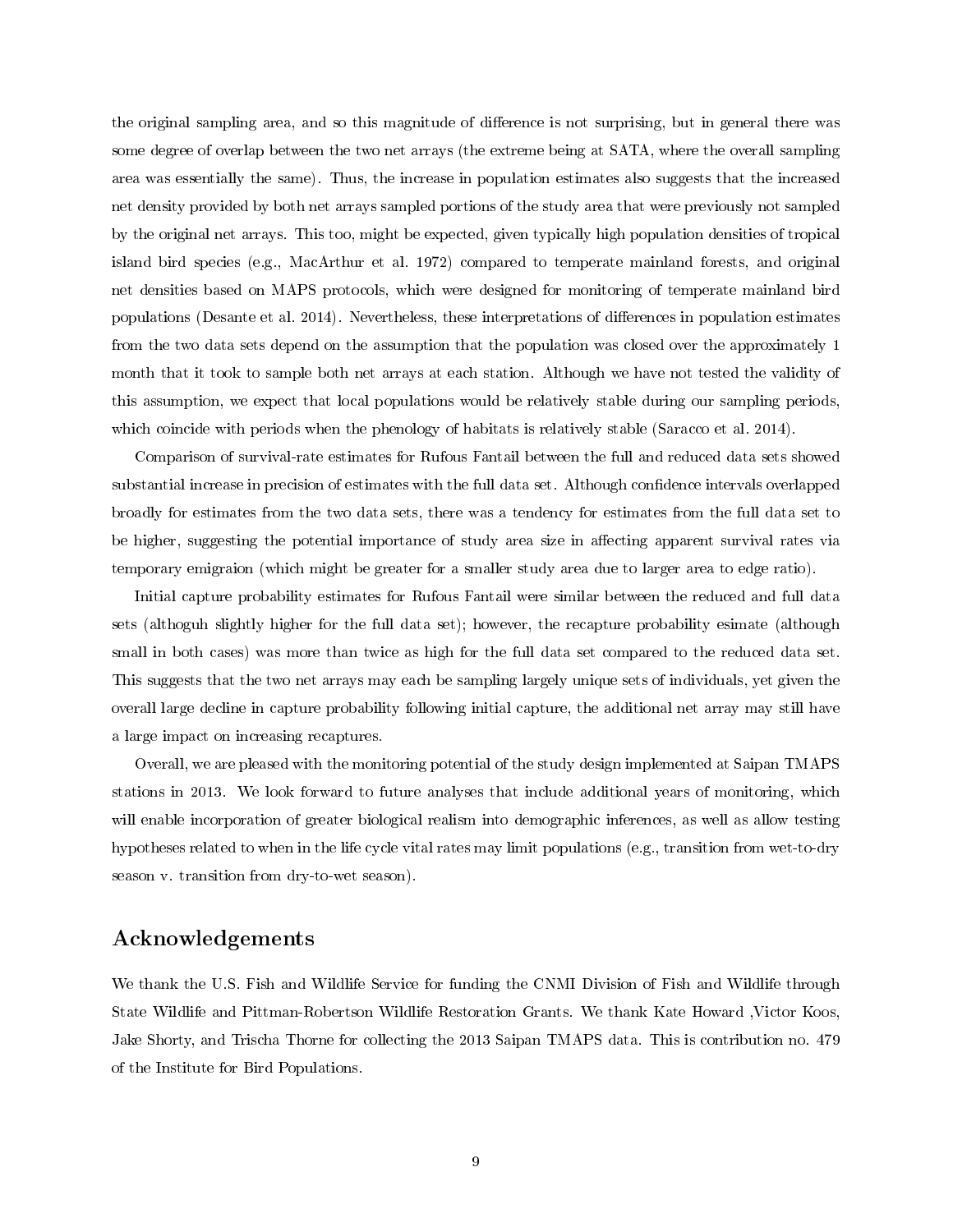## Literature Cited

- Burnham, K. and D. Anderson, 2002. Model selection and multi-model inference: a practical information theoretic approach. Springer-Verlag, New York, New York, USA, second edition.
- Desante, D. F., K. M. Burton, J. F. Saracco, and B. L. Walker, 1995. Productivity indices and survival rate estimates from MAPS, a continent-wide programme of constant-effort mist-netting in North America. Journal of Applied Statistics 22:935-948.
- Desante, D. F., K. M. Burton, P. Velez, D. Froehlich, and D. R. Kaschube, 2014. MAPS Manual: 2014 Protocol.
- DeSante, D. F. and D. R. Kaschube, 2009. The Monitoring Avian Productivity and Survivorship (MAPS) Program 2004, 2005, and 2006 Report. Bird Populations  $9.86-169$ .
- DeSante, D. F., J. F. Saracco, D. R. O'Grady, K. M. Burton, and B. L. Wal, 2004. Methodological considerations of the monitoring avian productivity and survivorship (MAPS) program. Studies in Avian Biology 29:2845.
- Junda, J. H., A. L. Crary, and P. Pyle, 2012. Two modes of primary replacement during prebasic molt of rufous fantails, Rhipidura rufifrons. The Wilson Journal of Ornithology  $124.682-687$ .
- Kendall, W. L., 1999. Robustness of closed cature-recapture methods to violations of the closure assumption.  $Ecology 80:2517-2525.$
- Kendall, W. L., J. D. Nichols, and J. E. Hines, 1997. Estimating temporary emigration using capturerecapture data with Pollock's robust design. Ecology  $78:563-578$ .
- MacArthur, R. H., J. M. Diamond, and J. R. Karr, 1972. Density Compensation in Island Faunas. Ecology 53:330.
- Marques, J. a. T., M. J. Ramos Pereira, T. A. Marques, C. D. Santos, J. Santana, P. Beja, and J. M. Palmeirim, 2013. Optimizing sampling design to deal with mist-net avoidance in amazonian birds and bats. PloS one 8:e74505.
- Otis, D. L., K. P. Burnham, and G. C. White, 1978. Statistical inference from capture data on closed animal populations. Wildlife monographs;no. 62. Wildlife society, Louisville.
- Peach, W. J., S. R. Baillie, and S. T. Buckland, 2004. Current practices in the British Trust for Ornithology Constant Effort Sites scheme and comparisons with temporal changes in mist-net captures with changes in spot-mapping counts a the extensive scale. Studies in Avian Biology 29:46-56.
- Pradel, R., J. E. Hines, J.-D. Lebreton, and J. D. Nichols, 1997. Capture-recapture survival models taking account of transients. Biometrics 53:60-72.